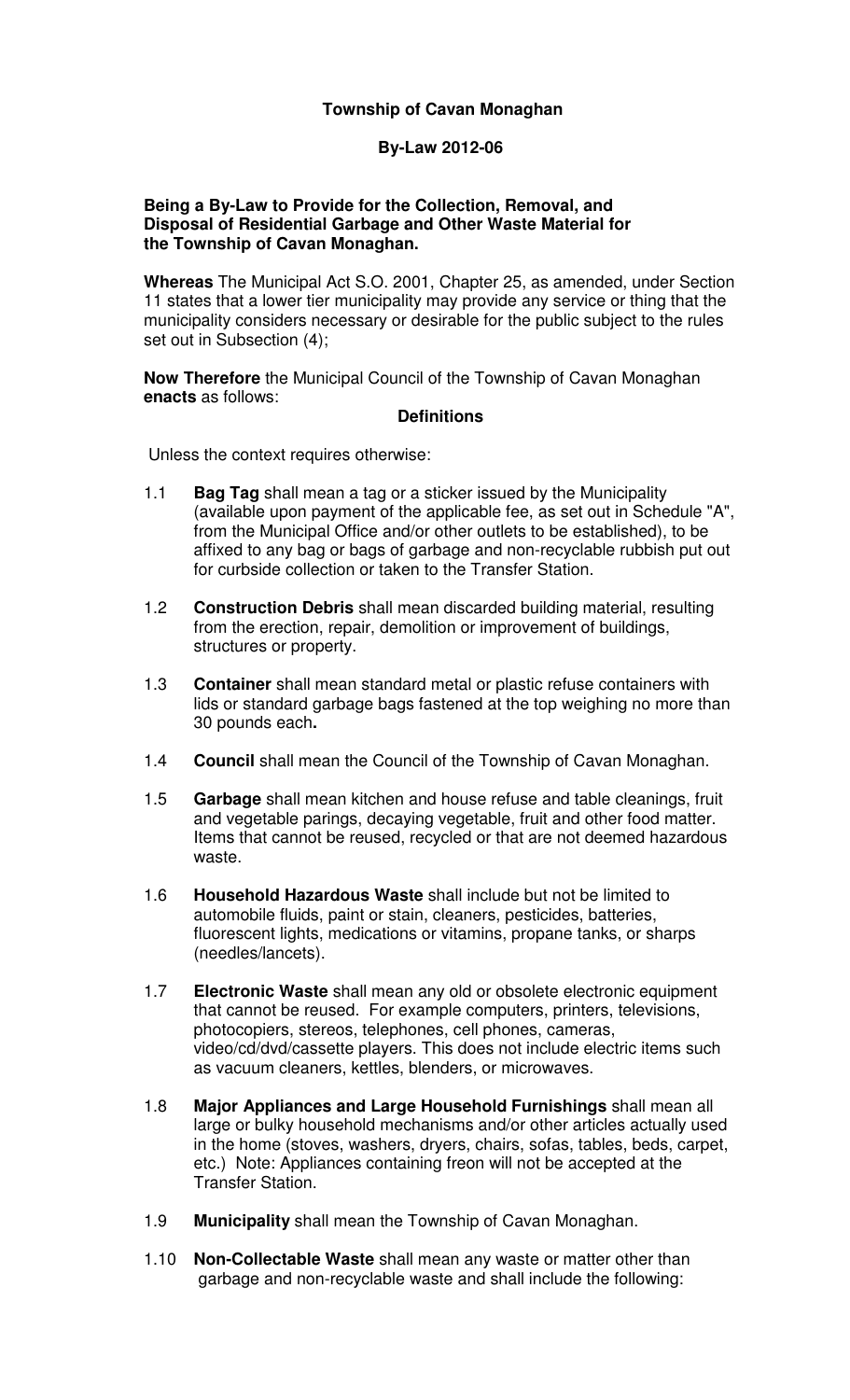- 1. Manufacturer's or Industrial Waste
- 2. Any explosive, hazardous or highly combustible material of any nature whatsoever, including ashes
- 3. Construction debris
- 4. Scrap metal
- 5. Sawdust and/or shavings
- 6. Liquid waste
- 7. Hay, straw and manure
- 8. Carcass of any animal
- 9. Leaves and grass clippings (except special pick ups)
- 10. Tree Trunks, branches, green bundles greater than 3 feet
- 11. Major Appliances and/or Large Household Furnishings
- 12. Any material which has become frozen to the
- container and cannot be removed by shaking
- 13. Discarded tires
- 14. Recyclable Waste
- 15. Household Hazardous Waste
- 16. Electronics Waste
- 17. Medical Sharps

Note: Scrap metal and discarded tires (with or without rims) are accepted free of charge at the Township Transfer Station. Household Hazardous Waste, Electronics Waste, and Medical Sharps can be disposed of free of charge at the Peterborough City/County Household Hazardous Waste Depot.

1.11 **Non-Recyclable Waste** shall mean rags, sweepings, rubber, leather, crockery, shells, clothing, dirt, filth and similar waste material.

#### 1.12 **Recyclable Materials** shall mean:

Accepted recyclable items as per the County of Peterborough Schedule and may change on occasion. Such as:

#### **Containers**

- 1. Clear or coloured glass bottles and jars metal lids removed
- 2. Plastic food and drink containers, tubs and lids
- 3. Metal pop cans, pie plates and tin foil
- 4. Metal food and drink cans and tins
- 5. Empty metal paint cans, lids removed
- 6. Empty aerosol cans
- 7. Milk cartons and juice boxes without straws

#### **Fibres**

- 8. News/writing paper, magazines, telephone books, envelopes, junk mail and flyers
- 9. Corrugated cardboard, file folders, construction paper Food boxes (liners removed)
- 10. Flattened and bundled cardboard 30" x 30" x 8"
- 11. Clean film plastic, grocery, milk, bread bags

#### **Please consult the current County of Peterborough Recycling Guidelines.**

- 1.13 **Collector** shall mean a contractor or employee of the Municipality identified by the Director of Public Works to carry out the collection and disposal of garbage and non-recyclable waste.
- 1.14 **Township** shall mean the Township of Cavan Monaghan.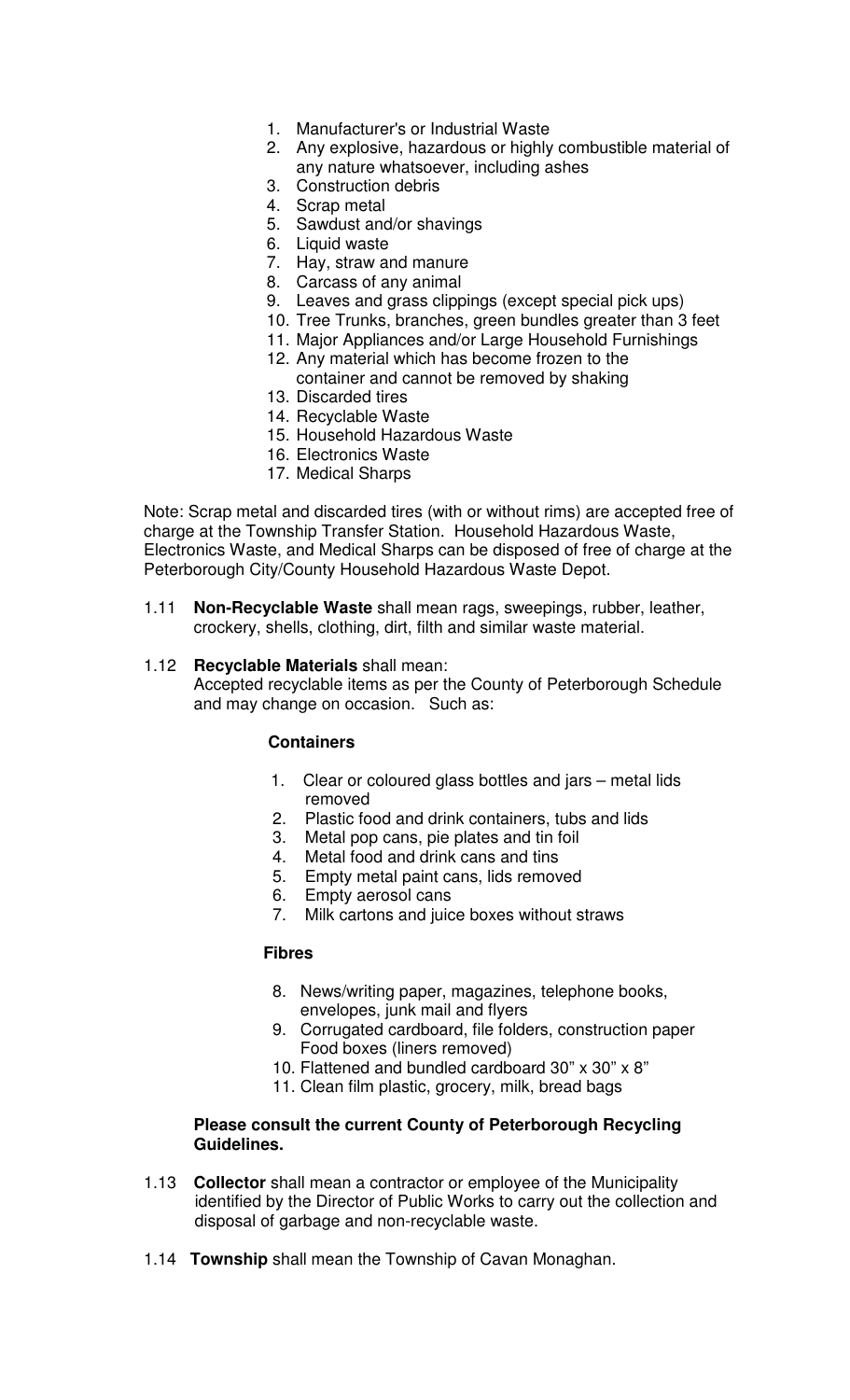## **Supervision**

- 2.1 The proper collection and disposal of garbage and non-recyclable waste shall be placed under the control of the Director of Public Works who shall be responsible to the Council either directly or through the Chief Administrative Officer as directed by Council.
- 2.2 In the event of it appearing during the administration of the provisions of this By-Law that there is any matter or thing requiring to be dealt with as to which no provisions have been made or as to which the terms of this By-Law are not clear, or which is in dispute, the Director of Public works is hereby authorized to take such steps as are in his/her judgment advisable and to report the matter at the first opportunity to the Chief Administrative Officer and/or the Township Council.

## **Collection Procedure**

- 3.1 Curbside collections shall be made at all current residential and commercial properties in Millbrook and North Monaghan Wards except for those which are located on roads that are not passable.
- 3.2 The collection of garbage, where applicable, shall be made once each week from each collection point.

Materials set out for collection shall normally be placed on the side of the road as established by the Director of Public Works and/or his/her designate. Materials are to be placed as close as possible to the edge of the road, or at the curb or on the boulevard of a public street in front of or adjacent to the residential or commercial establishment, without obstructing the roadway, sidewalk and/or mail delivery.

- 1. Where there is a change made to the precise point at which material shall be placed for collection, as determined to be necessary by the Director of Public Works, written notice shall be given to the affected property owner/resident.
- 3.3 Material for collection shall not be placed on a highway, roadway, or other public property before 6:00 p.m. on the day preceding collection and shall be placed at the prescribed location for collection not later than 7:00 a.m. on the collection day.
- 3.4 Empty containers as well as all material which the collector refuses must be removed from the highway or from public property by the occupant of the premises from which they came, before 8:00 p.m. on the same day that the garbage is collected or the material refused.
- 3.5 Collection from:
	- 1. Any residential dwelling shall consist of a total of not more than two (2) bags as defined in Section 1.3, and weighing 30 pounds or less each bag, per collection. Each bag shall have a bag tag affixed where visible to the Collector.
	- 2. Any existing commercial property using municipal service, shall consist of a total of not more than four (4) bags, as defined in Section 1.3, and weighing 30 pounds or less per bag per collection. Each bag shall have a bag tag affixed where visible to the Collector.
	- 3. Additional bag tags may be purchased as per Schedule "A".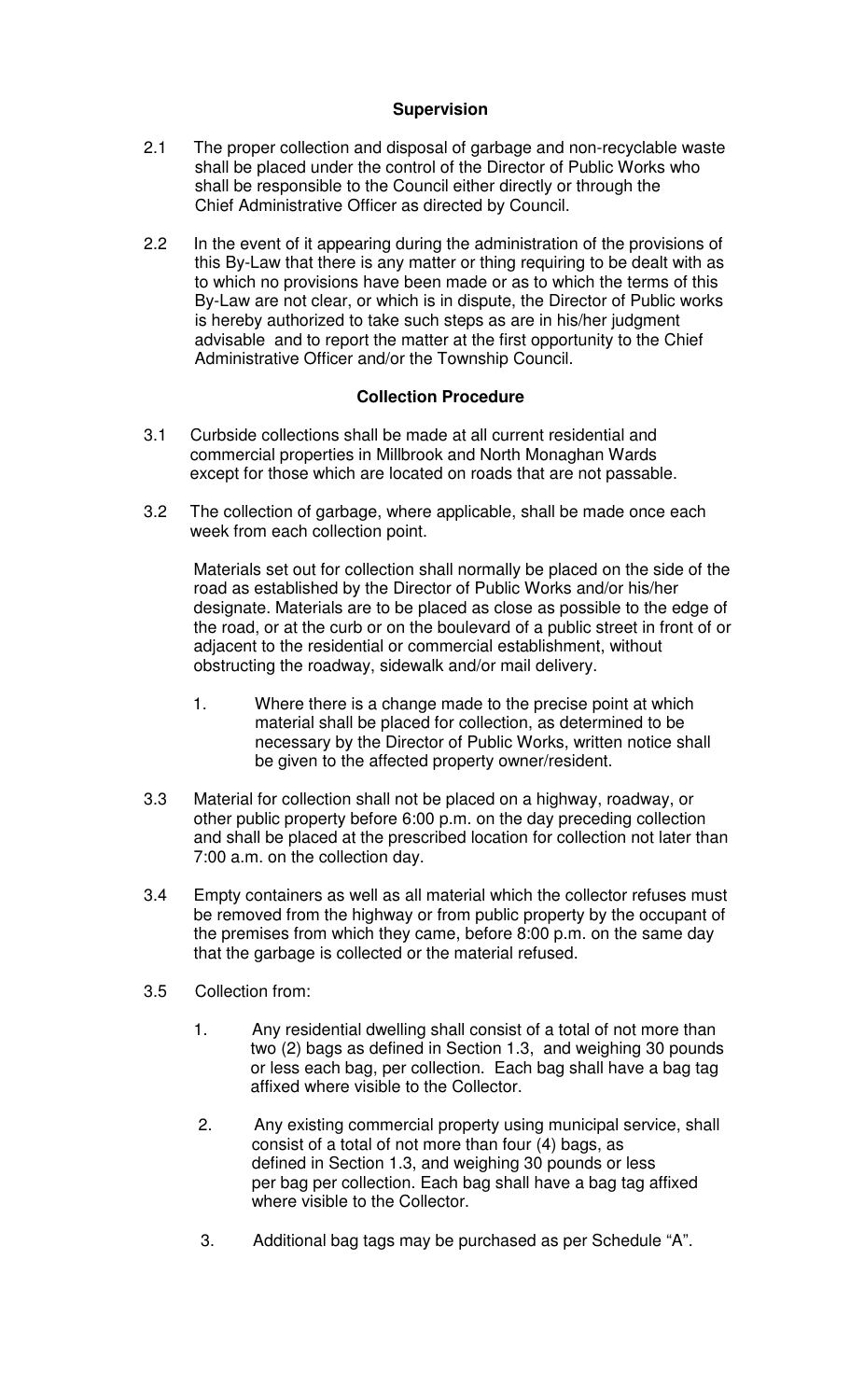- 3.6 Containers or bags in excess of the limits established in Section 3.5 shall not be collected but may be taken to the Transfer Station if a bag tag issued by the Municipality, as defined in Section 1.1, is affixed thereto.
- 3.7 Construction debris, major appliances and large household furnishings, recyclable waste and non- collectable waste as described shall not be collected by the Township but may be disposed of by an owner or tenant of land in the Township or his authorized agent at the appropriate location being the Transfer Station, Hazardous Waste Depot, or Peterborough City/County Landfill Site. Charges at the Transfer Station will be assessed according to Schedule "A" attached hereto.
- 3.8 Any appliances containing freon are not accepted at the Township's Transfer Station.
- 3.9 Electronics Waste, Household Hazardous Waste and Sharps are banned from disposal with residential or commercial garbage and must be responsibly disposed of at an appropriate facility.
- 3.10 Recyclable Waste shall be collected throughout the Township by the County of Peterborough on designated days.
- 3.11 Non-Recyclable Waste may be disposed of by an owner or tenant of land in the Township, or his/her authorized agent, at the Township Transfer Station where charges will be assessed for the use of the site according to Schedule "A" attached hereto.
- 3.12 Subject to the approval of the Director of Public Works, bag tags may be provided free of charge to an owner or tenant where there are extraordinary circumstances i.e. due to medical requirements or the Adopt-A-Road program.
- 3.13 Curbside collection of lawn and garden waste will occur once in the spring and once in the fall of each calendar year throughout the Township.

## **Collector's Responsibilities**

- 4.1 The persons employed as Collectors shall follow the established routes and conform to all instructions as set out by the Director of Public Works. The work of each route shall be completed daily and the Collectors shall be courteous and render every reasonable service to the Householders for the proper execution of the work.
- 4.2 The Collector shall handle all receptacles with due care and after thoroughly removing their contents, shall replace the lids and place them where taken from. The Collector shall not overload any truck nor allow any of the contents to fall therefrom and shall carefully gather up any refuse, which may have been spilled on the ground.
- 4.3 In no instances shall the Collector be called upon to make collections from any point which, in the opinion of the Director of Public Works, is unreasonably inconvenient or dangerous to any employee, nor shall the Collector be required to remove containers from any point other than that designated by the Director of Public Works, and then only from containers in accordance with the definition provided in Section 1.3 of this By-Law.
- 4.4 No salvaging of any description shall be conducted either on the collection routes or in and around the disposal area except within the designated Re-Use Centre at the Transfer Station.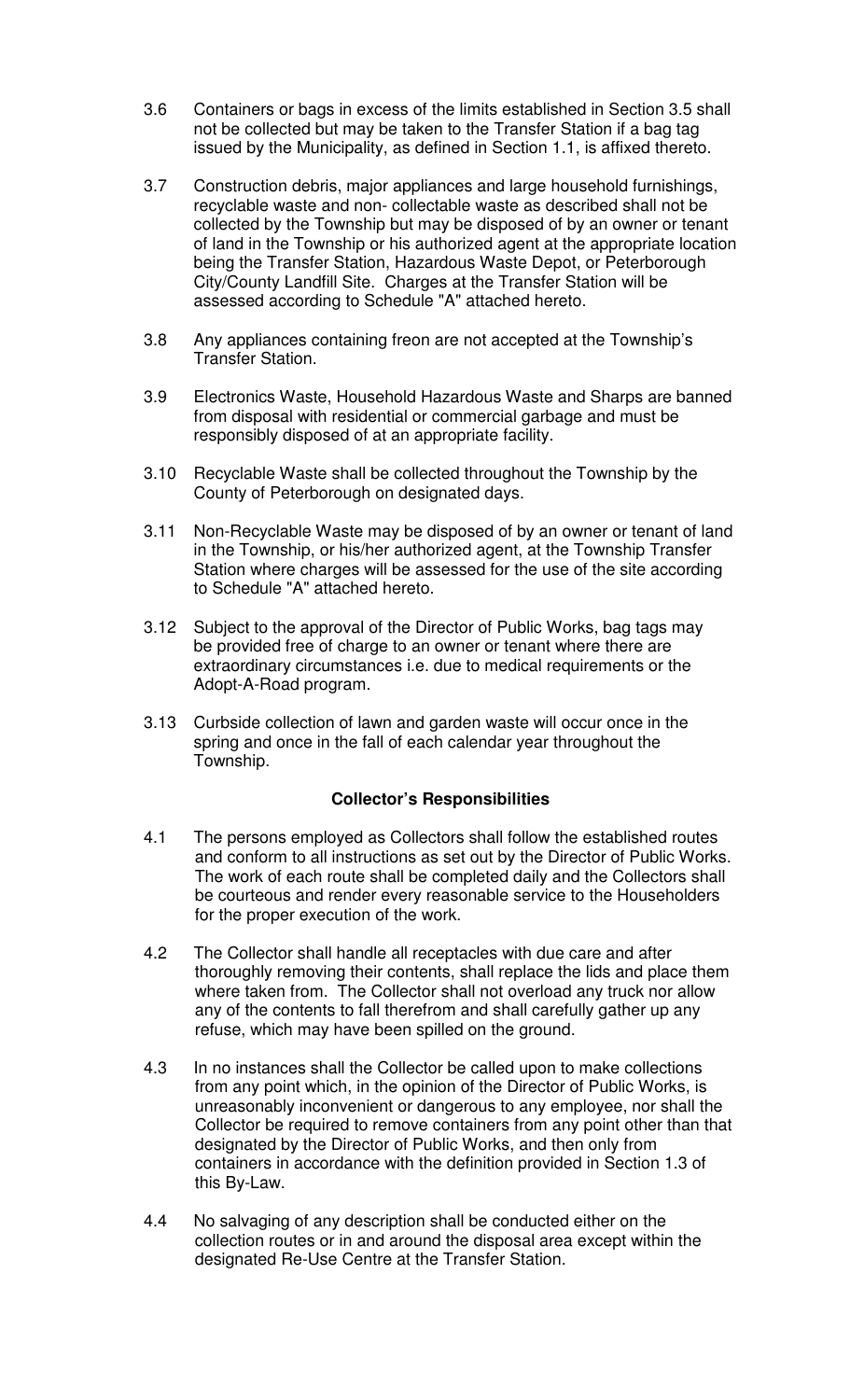4.5 Where, in the opinion of the Collector, there are reasonable grounds to suspect that there is recyclable waste or non collectable waste, in any garbage bag/container placed for collection, the Collector is authorized to open such bag to ascertain the contents thereof. The Collector has the authority to refuse to collect bags suspected of containing unauthorized contents.

# **Householder's Responsibilities**

- 5.1 Recyclable waste must be separated from garbage and non-recyclable rubbish.
- 5.2 All garbage and non-recyclable rubbish to be collected by the Township must be placed and kept in bags/containers, which meet with the standards set out in Section 1.3. Containers shall be kept dry and regularly disinfected and shall be maintained in proper order and repair. No containers shall be filled above the top level.
- 5.3 All garbage and recyclables must be placed out in a manner which is not dangerous to the Collector.
- 5.4 All garbage and recyclable items must be placed out for collection by 7 a.m. on the appropriate collection day.
- 5.5 All Household Hazardous Waste and Electronics Waste must be properly disposed of at such locations as the Peterborough City/County Hazardous Waste Depot, private operators or through authorized County events.

# **Prohibitions**

- 6.1 No person shall pick over, interfere with, disturb, remove or scatter any bundle, article or thing placed for removal, in containers or otherwise placed for removal.
- 6.2 No person shall keep a garbage dump or container for waste material on His/her premises in such a condition or in such a location that the same is a nuisance or emits foul or offensive odors or harbours or attracts rats or other vermin or insects; and the body of any dead animal must be promptly disposed of by the owner thereof, so that the same shall not become a nuisance. Dead animals are not accepted at the Transfer Station.
- 6.3 No person shall permit garbage, rubbish, recyclable garbage or any other waste material to be blown or dropped from the premises occupied by him on to any roadway or private property in the Township.
- 6.4 No person shall place, or permit to be placed or remain on or in any street or nature area, any article or thing in the nature of garbage except as herein expressly authorized or as may be authorized by the Director of Public Works. Dumping is strictly prohibited and subject to costs and penalty under Provincial Law.

## **Enforcement and Penalty**

- 7.1 For the purposes of this By-Law, household garbage and non-recyclable waste shall not be collected unless the recyclable waste components have been separated.
- 7.2 In the event that any section or sections of this By-Law or parts thereof are found by a Court of competent jurisdiction to be invalid or ultra vires, such sections or parts thereof shall be deemed to be severable, with all other sections or parts of this By-Law remaining in full force and effect.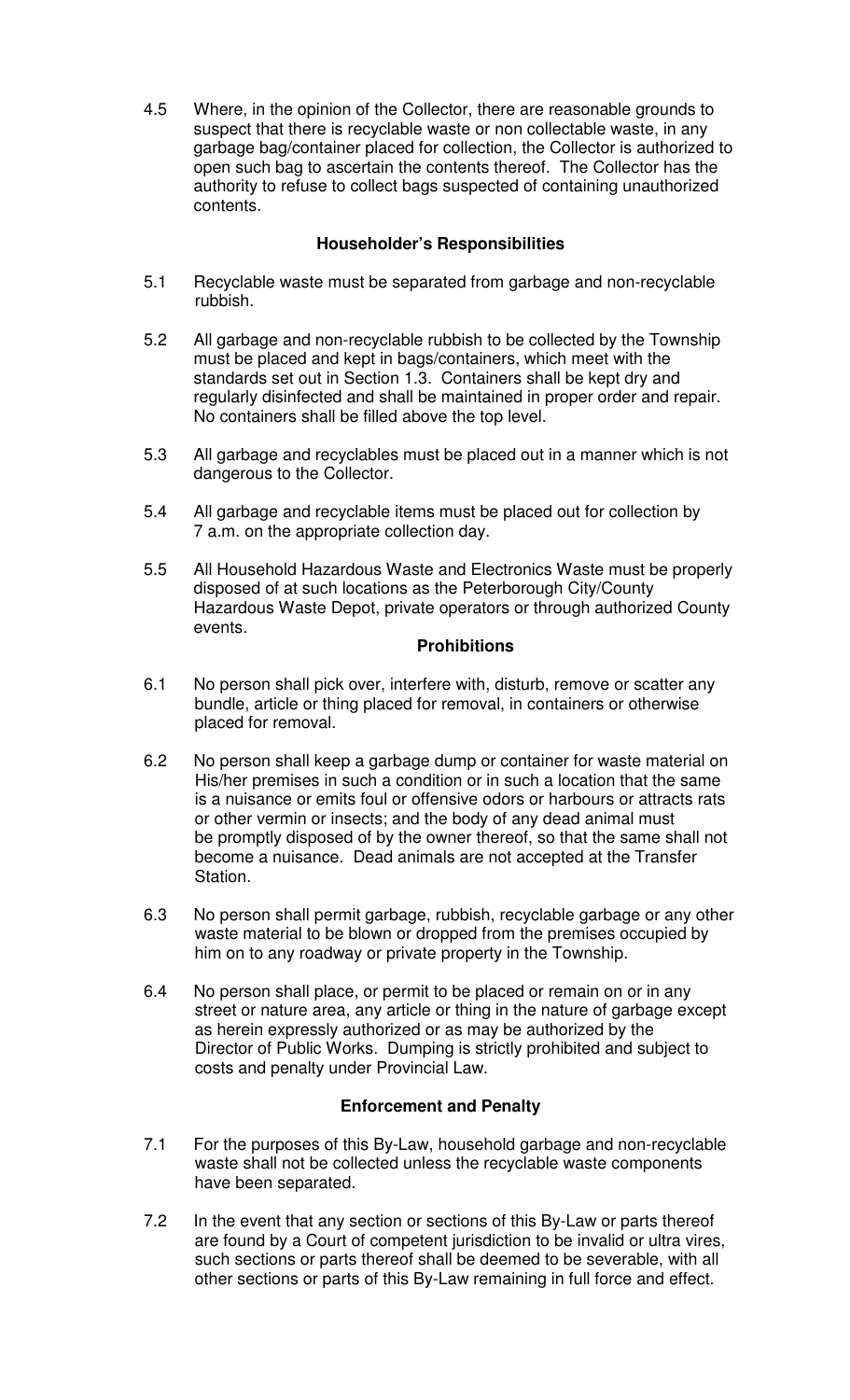- 7.3 Every person who contravenes any of the provisions of this By-Law is guilty of an offence and is liable, upon conviction, to a fine as provided for in the Provincial Offences Act.
- 7.4 Duplication of the Official Bag Tag as described in section 1.1, without the express written consent of the Township of Cavan Monaghan is a contravention of this By-Law.
- 7.5 Where any person fails to comply with the requirements or provisions of this By-Law, such matter or thing may be done at such person's expense by the Municipality, and the Municipality may recover expenses therein incurred.

## **Enactment**

- 8.1 That this By-Law 2012-06 shall come into full force April 1st, 2012 immediately upon the passing.
- 8.2 That any and all former By-Laws with regard to this matter are hereby repealed in their entirety.

Read a first, second and third time and finally passed in Open Council this 6th day of February, 2012.

Mayor John Fallis **Clerk Gail Empey** 

\_\_\_\_\_\_\_\_\_\_\_\_\_\_\_\_\_\_\_\_\_\_\_\_\_\_\_\_ \_\_\_\_\_\_\_\_\_\_\_\_\_\_\_\_\_\_\_\_\_\_\_\_\_\_\_\_\_\_